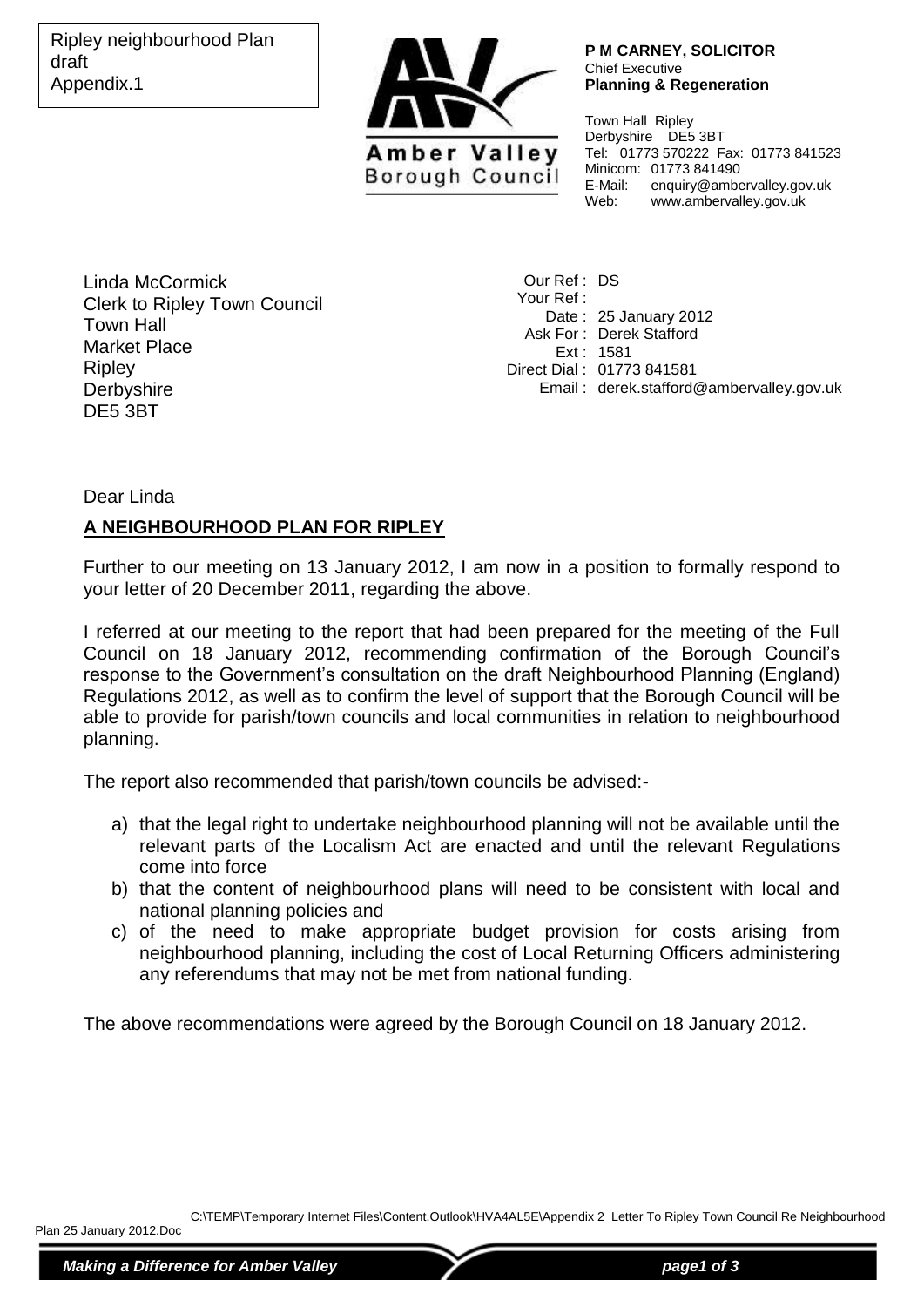In accordance with the Council's resolutions, officers will be able to provide:-

- access to existing data and supporting evidence obtained through the preparation of the Core Strategy
- direction to other relevant information sources and contacts
- access to officers within the Community Planning team for general advice
- attendance at meetings held by parish/town councils and local communities on an exceptional basis, where sufficient information and advice cannot be given by e-mail, telephone or letter.

You confirmed at our meeting that the Town Council has now arranged the first 'Neighbourhood Forum' (as an open public meeting) on Monday 7 February 2012 in the Town Hall, Ripley. I can confirm that two of my officers within the Community Planning team will be able to attend the meeting in an advisory capacity. I can also confirm that, as discussed, the Borough Council will be able to supply for display the purposes at this meeting, copies of the relevant Local Plan Proposals Map Insets for the whole of the parish, plus copies of the relevant Local Plan policies for the area, as well as the previously published consultation material in respect of the emerging Core Strategy.

You acknowledged at our meeting that the legal right to undertake neighbourhood planning will not be available to parish/town councils and local communities until the relevant parts of the Localism Act are enacted and until the relevant Regulations come into force, which is currently intended to be on 1 April 2012.

Given this requirement, the Borough Council is not in a position at this time to formally enter into a Memorandum of Understanding with the Town Council and a Ripley Neighbourhood Forum (when established), in relation to the preparation of a Ripley Neighbourhood Plan.

However, in terms of the principles set out in your draft Memorandum, I can comment as follows:-

- The Town Council would clearly be the 'qualifying body' for the purposes of leading the process of preparing a Neighbourhood Plan, as the relevant parish/town council for the area concerned
- The Neighbourhood Plan would need to be broadly in conformity with both national and local planning policies – it is anticipated that the Government's new National Planning Policy Framework (NPPF) will be brought into effect at the same time as the Neighbourhood Planning Regulations (on or after 1 April 2012), whilst the latest indicative timetable for the Borough Council's emerging Core Strategy for Amber Valley envisages a draft Core Strategy by mid 2012, with formal adoption (following public examination) around mid 2013